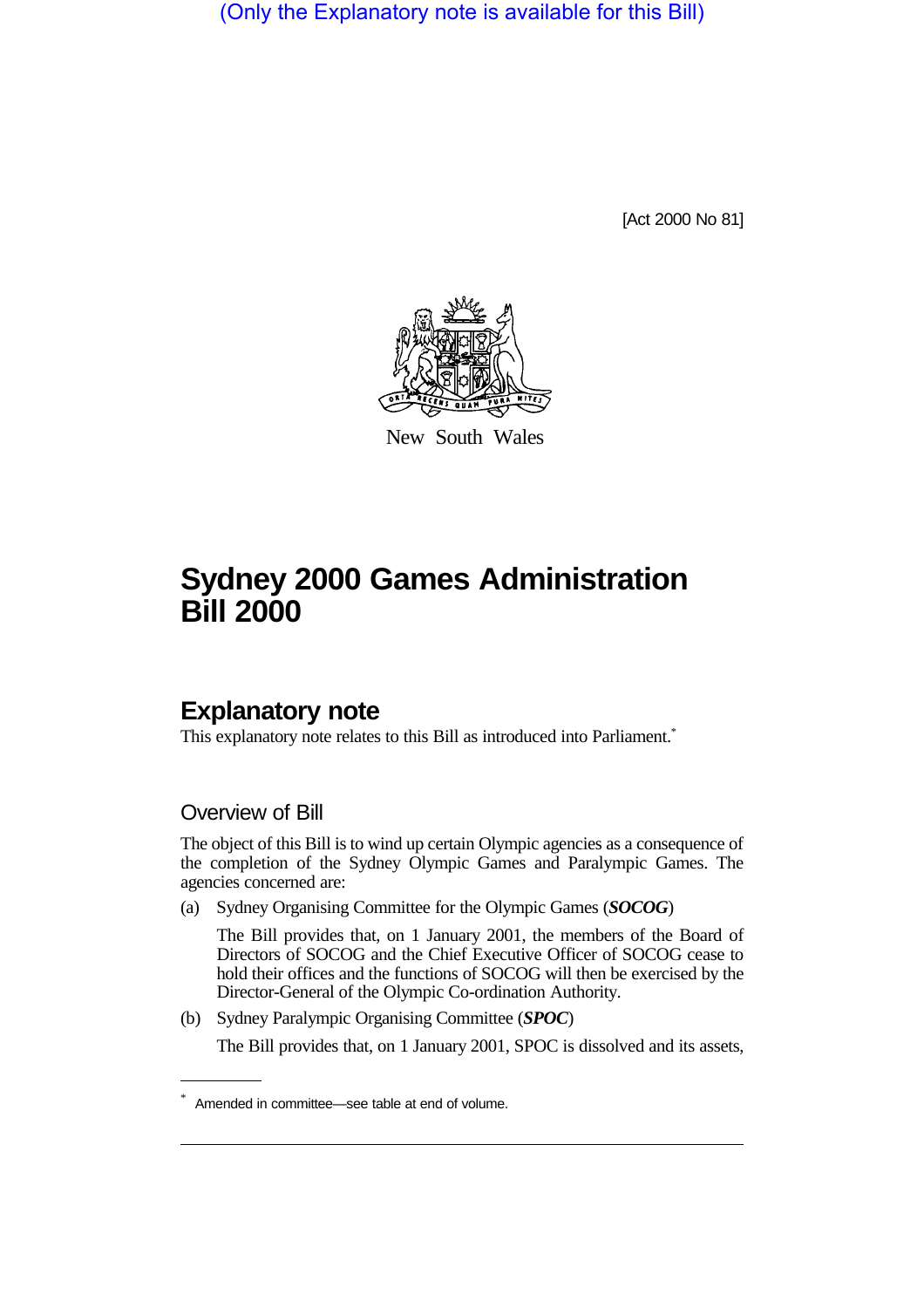Explanatory note

rights and liabilities are transferred to the Olympic Co-ordination Authority (*OCA*).

(c) Olympic Roads and Transport Authority (*ORTA*)

The Bill provides that, on a day to be appointed by the Governor by proclamation, ORTA is dissolved. On the proclaimed day, the members of the Board of Directors of ORTA and the Chief Executive Officer of ORTA cease to hold their offices and the assets, rights and liabilities of ORTA, except for those that relate to the planning of future major events, are transferred to OCA. Assets, rights and liabilities that relate to the planning of future major events are to be transferred to persons determined by the Minister for Transport. Arrangements for the transfer of ORTA staff to positions in the Public Service may be effected by order of the Governor made on the recommendation of the Minister for Transport. On the proclaimed day, the *Olympic Roads and Transport Authority Act 1998* is repealed.

Outline of provisions

#### **Part 1 Preliminary**

**Clause 1** sets out the name (also called the short title) of the proposed Act.

**Clause 2** provides for the commencement of the proposed Act.

**Clause 3** defines certain words and expressions used in the proposed Act.

### **Part 2 Sydney Organising Committee for the Olympic Games**

**Clause 4** is a formal provision that gives effect to the amendments to the *Sydney Organising Committee for the Olympic Games Act 1993* set out in Schedule 1.

**Clause 5** terminates the offices of Board members of SOCOG and of the Chief Executive Officer of SOCOG. The clause provides that a Board member is not entitled to remuneration or compensation because of the loss of office. The Chief Executive Officer is to continue to be remunerated under his existing contract for the remainder of its term and, during that term, is entitled to accept appointment or secondment to an office or position determined by the Minister. The clause also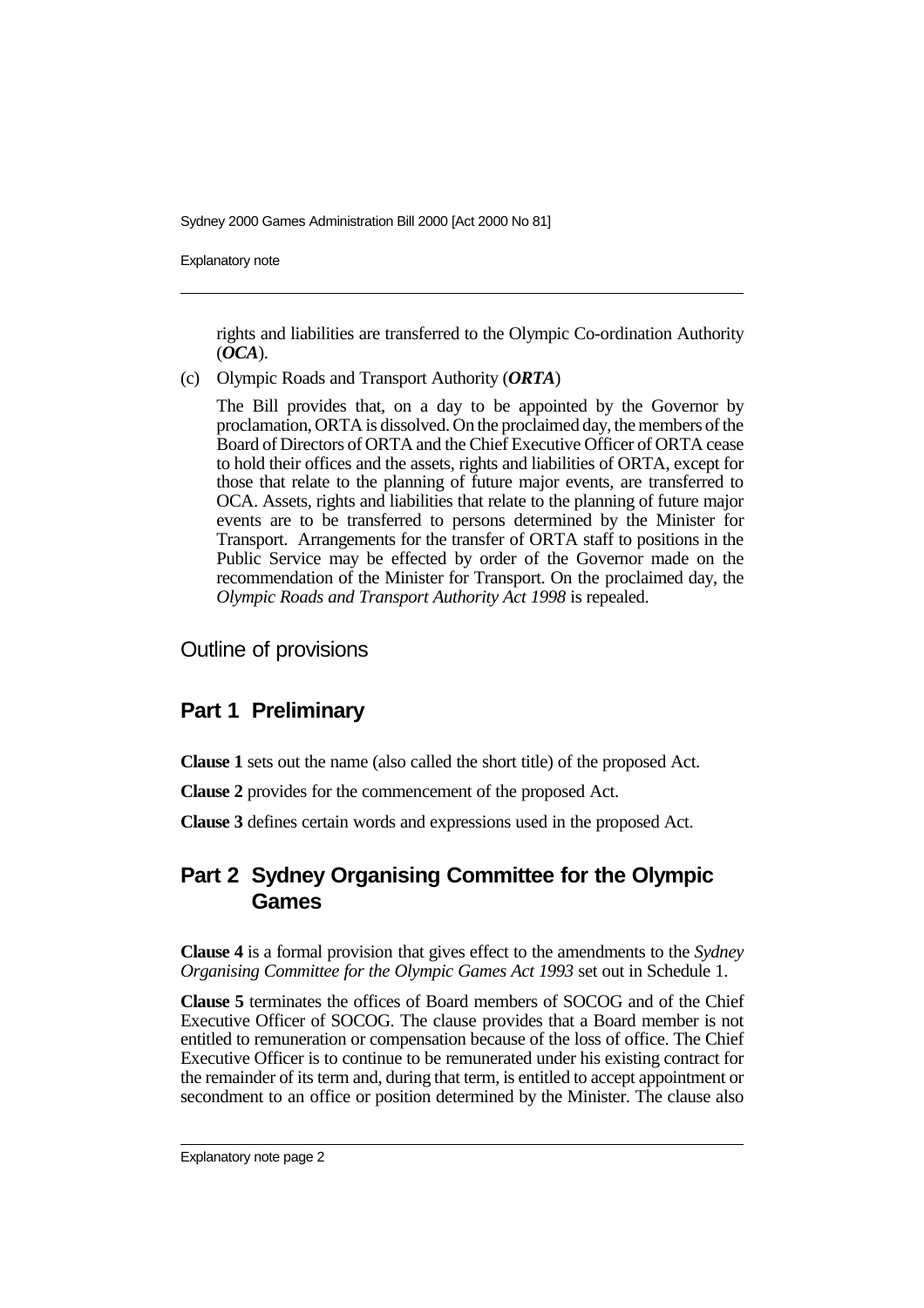Explanatory note

creates an entitlement for a Board member to be indemnified by the State in respect of any civil liability incurred in his or her capacity as a Board member.

**Clause 6** provides that a reference in any kind of document to the Board or the Chief Executive Officer of SOCOG is to be taken to be a reference to the Director-General of OCA.

## **Part 3 Sydney Paralympic Organising Committee**

**Clause 7** provides for the dissolution of SPOC.

**Clause 8** provides for the transfer of contracted employees of SPOC to OCA.

**Clause 9** transfers SPOC's assets, rights and liabilities to OCA.

**Clause 10** provides that duty under the *Duties Act 1997* is not payable on a transfer effected by clause 9.

**Clause 11** provides that a reference in any kind of document to SPOC is to be taken to be a reference to OCA.

## **Part 4 Olympic Roads and Transport Authority**

**Clause 12** provides for the dissolution of ORTA.

**Clause 13** terminates the offices of Board members of ORTA and provides that a Board member is not entitled to remuneration or compensation because of the loss of office.

**Clause 14** terminates the office of the Chief Executive Officer of ORTA and provides that the Chief Executive Officer is not entitled to remuneration or compensation because of the loss of office.

**Clause 15** terminates orders made under section 23 of the *Olympic Roads and Transport Authority Act 1998*, being orders that declared areas to be transport areas for the purposes of that Act.

**Clause 16** enables the Governor, by order made on the recommendation of the Minister for Transport, to transfer a member of ORTA's staff to a position in the Public Service.

**Clause 17** transfers ORTA's assets, rights and liabilities, except for those that relate to the planning of future major events, to OCA.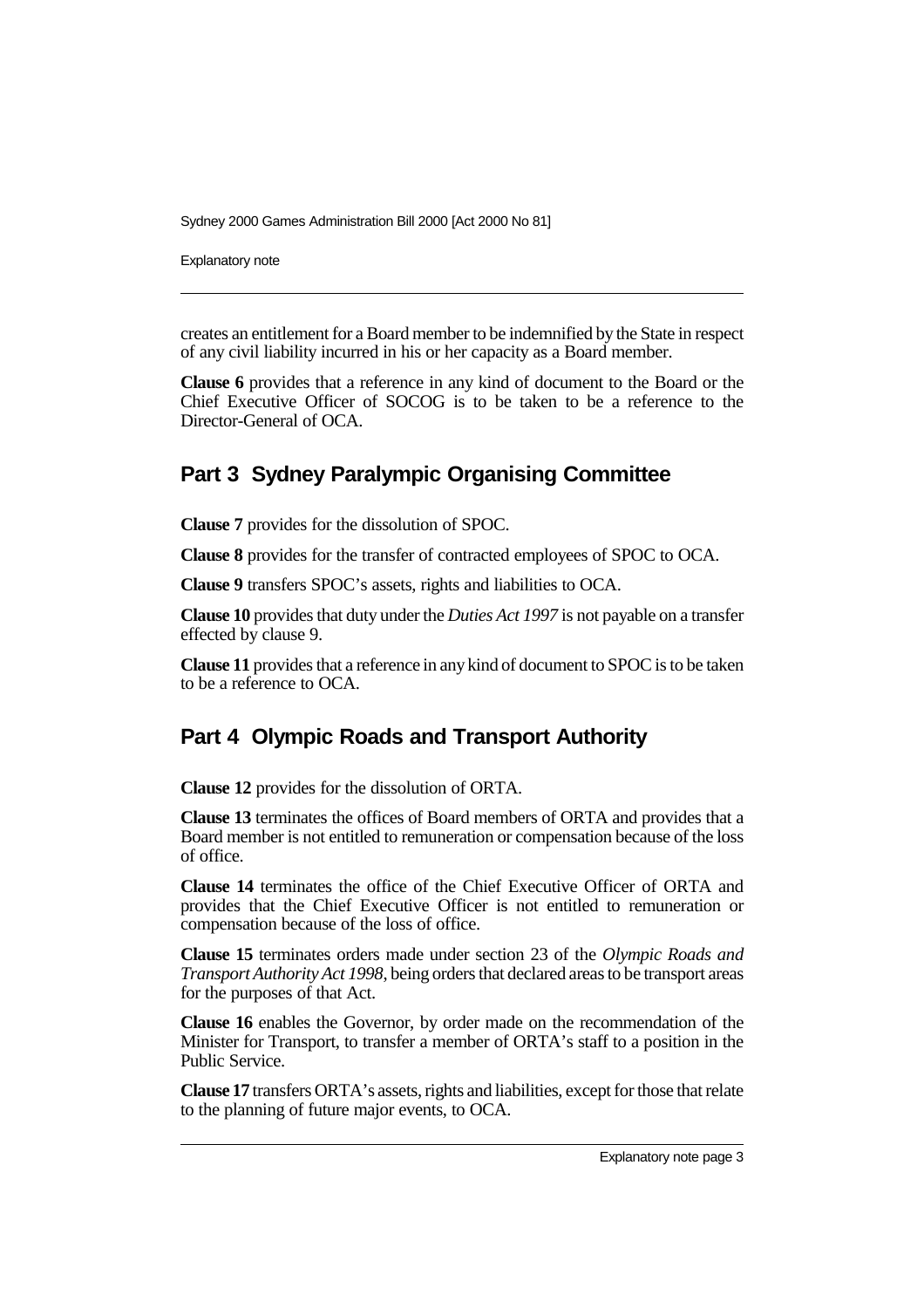Explanatory note

**Clause 18** provides that assets, rights and liabilities that, in accordance with a determination of the Director-General of OCA, relate to the planning of future major events are to be transferred to persons determined by the Minister for Transport.

**Clause 19** provides that duty under the *Duties Act 1997* is not payable on a transfer effected by clause 17 or 18.

**Clause 20** provides that a reference in any kind of document to ORTA, or to the Board or the Chief Executive Officer of ORTA, is to be taken to be a reference, in the case of a transfer under clause 17, to OCA and, in the case of a transfer under clause 18, to the relevant person determined by the Minister for Transport.

**Clause 21** repeals the *Olympic Roads and Transport Authority Act 1998*.

### **Part 5 Miscellaneous**

**Clause 22** provides that the operation of a provision of the proposed Act is not to be regarded as a breach of contract or civil wrong, or as a default under an instrument, or as giving rise to any remedy by a party to an instrument.

**Clause 23** is a formal provision that gives effect to the amendments to the *Public Sector Management Act 1988* and the *Competition Policy Reform (New South Wales) Regulation 1996* set out in Schedule 2.

**Clause 24** enables the making of regulations, including regulations of a savings or transitional nature, for the purposes of the proposed Act.

#### **Schedule 1 Amendment of Sydney Organising Committee for the Olympic Games Act 1993**

**Schedule 1** makes amendments to the *Sydney Organising Committee for the Olympic Games Act 1993* to abolish the offices of members of the Board of Directors and Chief Executive Officer and to enable the management and control of SOCOG's affairs by the Director-General of OCA.